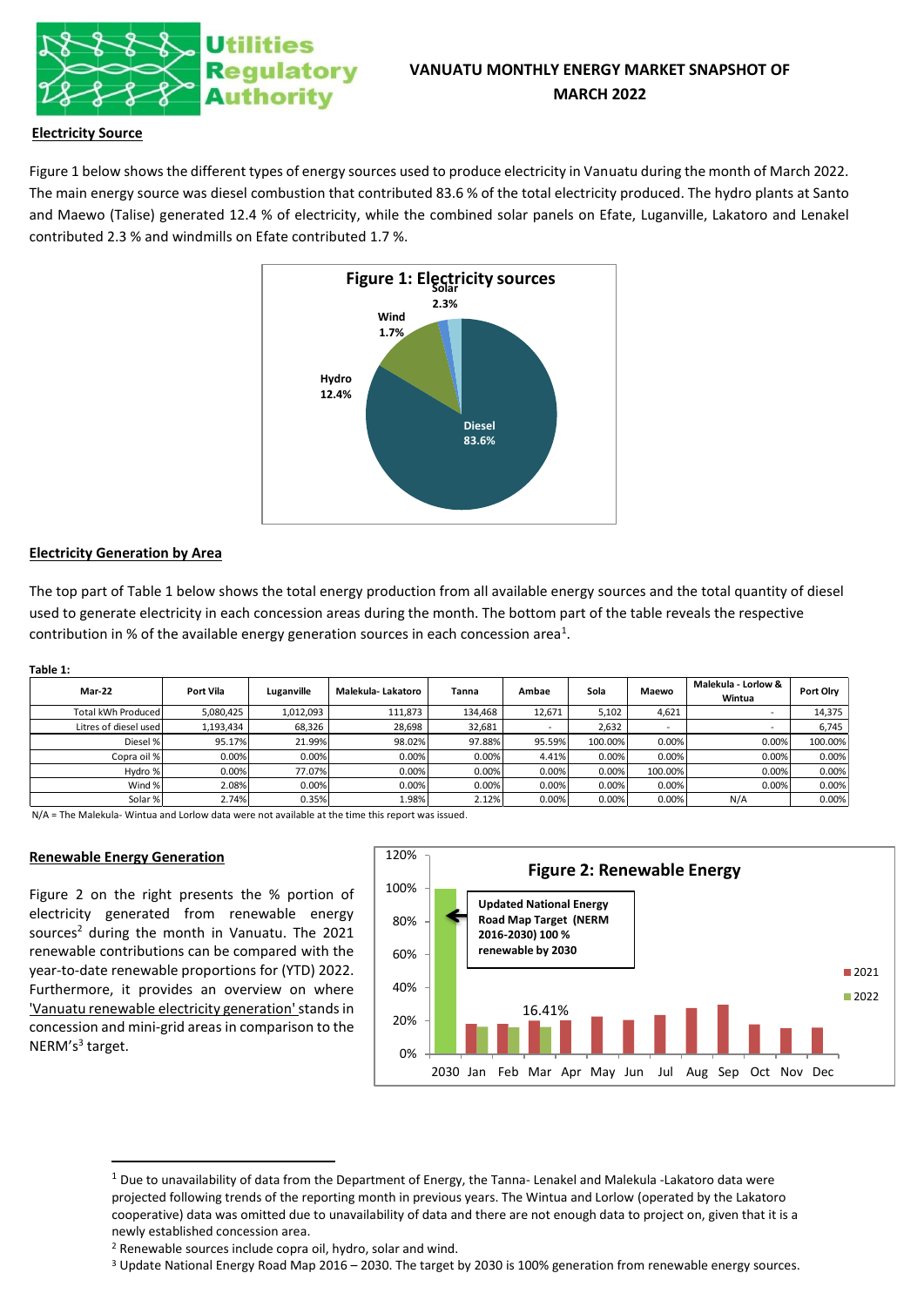## **Number of customers**

Table 2 outlines number of customers in different concession areas in Vanuatu (See notes for more information on concessionaires).

| Table 2:               |           |            |       |                    |     |                |       |     |                            |  |
|------------------------|-----------|------------|-------|--------------------|-----|----------------|-------|-----|----------------------------|--|
| Mar-22                 |           |            |       |                    |     |                |       |     |                            |  |
| Customer numbers       | Port Vila | Luganville | Tanna | Malekula Port Olrv |     | Talise (Maewo) | Ambae |     | Vanua Lava   Wintua-Lorlow |  |
| Total active customers | 16,217    | 3.774      | 1,380 | 1.232              | 353 | 253            | 139   | 122 | ++                         |  |

## **Fuel cost index**

Figure 3, on the right discloses the fuel price index. It is not showing the price per liter of diesel but the evolution or movement of fuel price in 2022. The index point is updated to start 100 points in January 2020 to cater for electricity service areas that their operational data becomes available thereafter.

At the time this report was issued, the Department of Energy was not able to provide the necessary data to compute the fuel price index for Tanna and Malekula since August 2021 (As shown in the graph).

## **Electricity Price**

UNELCO<sup>4</sup> tariff for the month of March  $2022$  is 57.63 Vatu/kWh. VUI<sup>5</sup>, DoE<sup>6</sup> and the Wintua/Lorlow electrical Cooperative's<sup>7</sup> applicable tariff of the same month is 38.52, 49 and 58 Vatu/kWh respectively.

UNELCO's actual operational parameters for a reporting month are typically utilized to compute electricity tariff for the following month.

DoE's tariff is fixed at 49.00 VT/kWh since November 2021 after a subsidy was provided by the Vanuatu Government to assist DoE with the operational costs of Tanna and Malekula, as the tendering process of the concession areas was still ongoing.





<sup>4</sup> Union Electrique du Vanuatu Limited, <<UNELCO LIMITED>>, supply electricity in Port Vila

<sup>5</sup> Vanuatu Utilities Infrastructure supplies electricity in Luganville and Port Olry (Santo), Sola (Banks) and Talise (Maewo).

<sup>6</sup> The Department of Energy (DoE) supplies electricity in the Tanna and Malekula concessions since mid-July 2020 and has commenced charging tariff in October of 2020.

 $^7$  Lakatoro cooperative is operating the newly established Solar grid at Wintua and Lorlow in Malekula. For more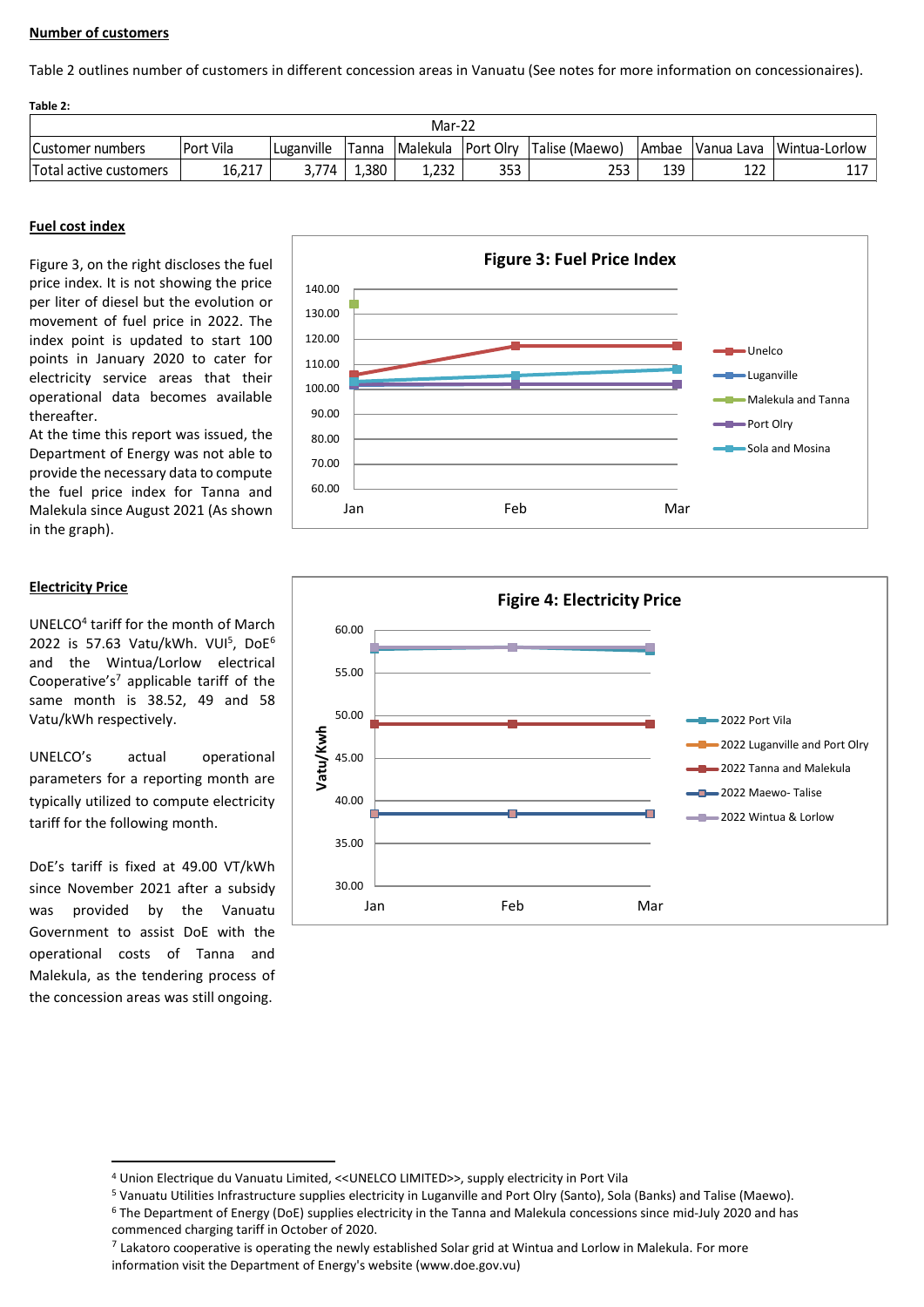## **Total Electricity Generated and Sold<sup>8</sup> within the concession areas.**

Total power produced increased by 2.49% from preceding month; comparing it with the equivalent month in previous calendar year, the total power generated decreased by 4.3%.

Total power sold during the month increased by 12.4% from previous month and decreased by 1.5% for the corresponding month in 2021.

Changes in power produced and sold are entirley dependent on consumption within the reporting month.



*The data utilized in creating this monthly energy snapshot does not include electricity production outside of a concession agreement or MOU.*



The URA welcomes suggestions and feedbacks from readers of this monthly energy snapshot report. Any readers desiring to seek clarity of this report are encouraged to seek clarity from the URA should they do not understand any part of this report.

<sup>8</sup> Monthly energy sold in UNELCO's Concessions for the reporting month is estimated based on actual proportion of energy sold to total energy produced in comparable month for the previous calendar year.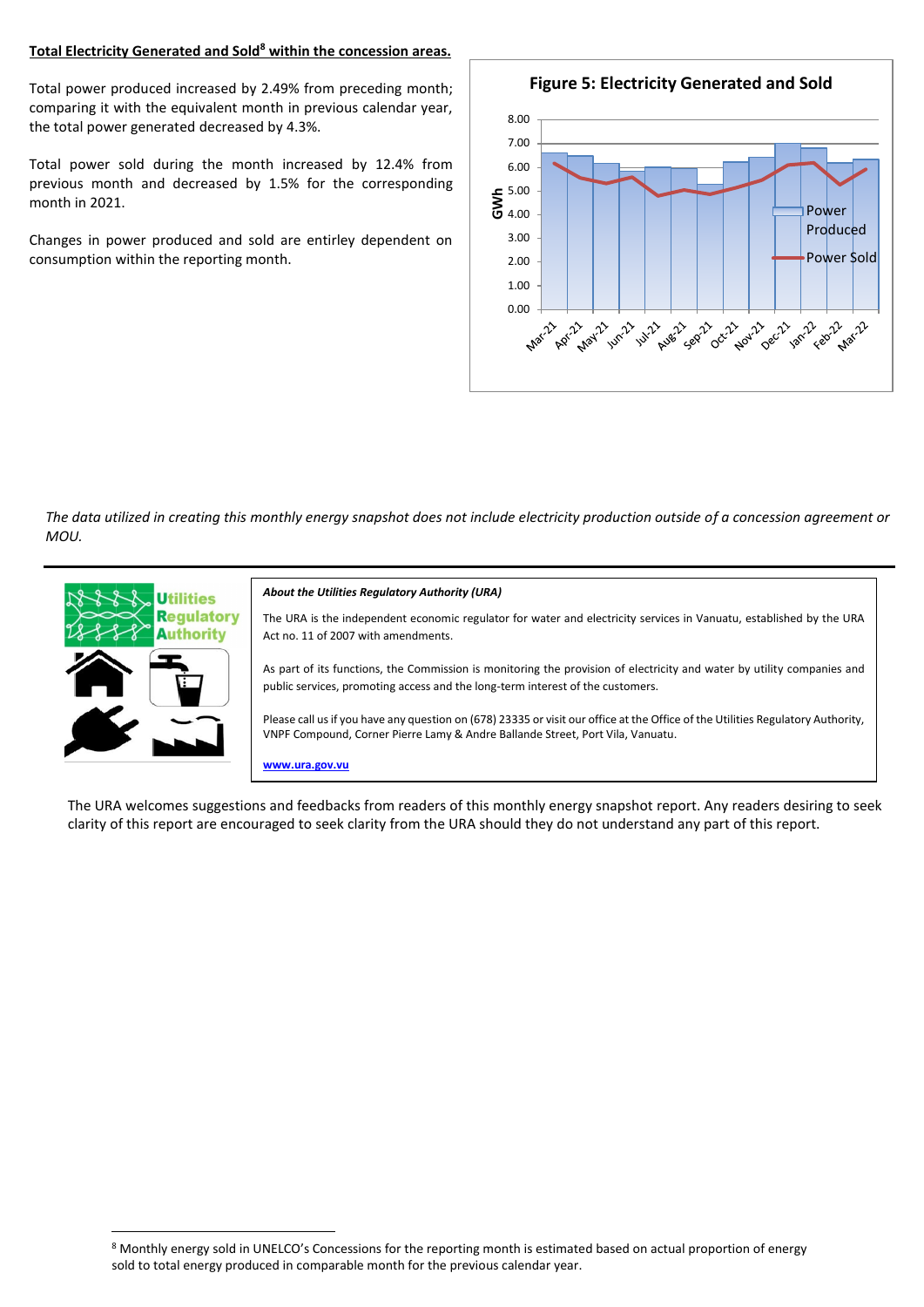

# **APPERÇU MENSUEL DU MARCHÉ DE L'ENERGIE AU VANUATU EN MARS 2022**

## **Source d'électricité**

La figure 1 ci-dessous indique les différents types de sources d'énergie utilisées pour produire de l'électricité au Vanuatu au cours du mois de mars 2022. La source principale d'énergie était la combustion de diesel qui représentait 83,6 % de l'électricité totale produite. Les centrales hydroélectriques de Santo et Maewo (Talise) ont produit 12,4 % de l'électricité, tandis que les panneaux solaires combinés d'Efate, Luganville, Lakatoro et Lenakel ont contribué de 2,3 % et les éoliennes d'Efate de 1,7 %.



## **Production d'électricité par zone**

La partie supérieure du tableau 1 ci-dessous montre la production totale d'énergie à partir de toutes les sources d'énergie disponibles et la quantité totale de diesel utilisée pour produire de l'électricité dans chaque zone de concession au cours du mois. La partie inférieure du tableau révèle la contribution respective en % des sources de production d'énergie disponibles dans chaque zone<sup>1</sup> de concession.

### **Tableau 1:**

| <b>Mar-22</b>         | Port Vila | Luganville | Malekula-Lakatoro | Tanna   | Ambae                    | Sola    | Maewo                    | Malekula - Lorlow &<br>Wintua | Port Olry |
|-----------------------|-----------|------------|-------------------|---------|--------------------------|---------|--------------------------|-------------------------------|-----------|
| Total kWh Produced    | 5,080,425 | 1,012,093  | 111.873           | 134.468 | 12.671                   | 5.102   | 4.621                    |                               | 14.375    |
| Litres of diesel used | 1,193,434 | 68,326     | 28,698            | 32,681  | $\overline{\phantom{0}}$ | 2.632   | $\overline{\phantom{0}}$ |                               | 6,745     |
| Diesel %              | 95.17%    | 21.99%     | 98.02%            | 97.88%  | 95.59%                   | 100.00% | 0.00%                    | 0.00%                         | 100.00%   |
| Copra oil %           | 0.00%     | 0.00%      | 0.00%             | 0.00%   | 4.41%                    | 0.00%   | 0.00%                    | 0.00%                         | 0.00%     |
| Hydro %               | 0.00%     | 77.07%     | 0.00%             | 0.00%   | 0.00%                    | 0.00%   | 100.00%                  | 0.00%                         | 0.00%     |
| Wind %                | 2.08%     | 0.00%      | 0.00%             | 0.00%   | 0.00%                    | 0.00%   | 0.00%                    | 0.00%                         | 0.00%     |
| Solar %               | 2.74%     | 0.35%      | 1.98%             | 2.12%   | 0.00%                    | 0.00%   | 0.00%                    | N/A                           | 0.00%     |

N/A = Les données de Mallicolo-Wintua et Lorlow n'étaient pas disponibles au moment de la publication de ce rapport.

## **Production d'énergie renouvelable**

La figure 2, à droite représente la part en % de l'électricité produite à partir de sources d'énergie renouvelables au cours du mois au Vanuatu. Les contributions renouvelables de 2021 peuvent être comparées aux proportions de celle de l'année en cours (AEC) 2022. En outre, il donne un aperçu de la situation de la "production<sup>2</sup> d'électricité renouvelable de Vanuatu" par rapport à l'objectif du de la FRNE<sup>3</sup> .



 $^{\rm 1}$  En raison de l'indisponibilité des données du ministère de l'Énergie, les données de Tanna-Lenakel et Malekula-Lakatoro ont été projetées en suivant les tendances du mois de déclaration des années précédentes. Les données de Wintua et Lorlow (exploitées par la coopérative Lakatoro) ont été omises en raison de l'indisponibilité des données et il n'y a pas suffisamment de données sur lesquelles projeter, étant donné qu'il s'agit d'une zone de concession nouvellement établie.

<sup>&</sup>lt;sup>2</sup> Sources d'énergies renouvelables telles que l'huile du coprah, l'énergie hydraulique, solaire et éoliennes.

<sup>3</sup>Feuilles de route nationale pour l'énergie mise à jour 2016-2030. L'objectif d'ici 2020 est de produire 65 % de l'électricité à partir de sources d'énergie renouvelables.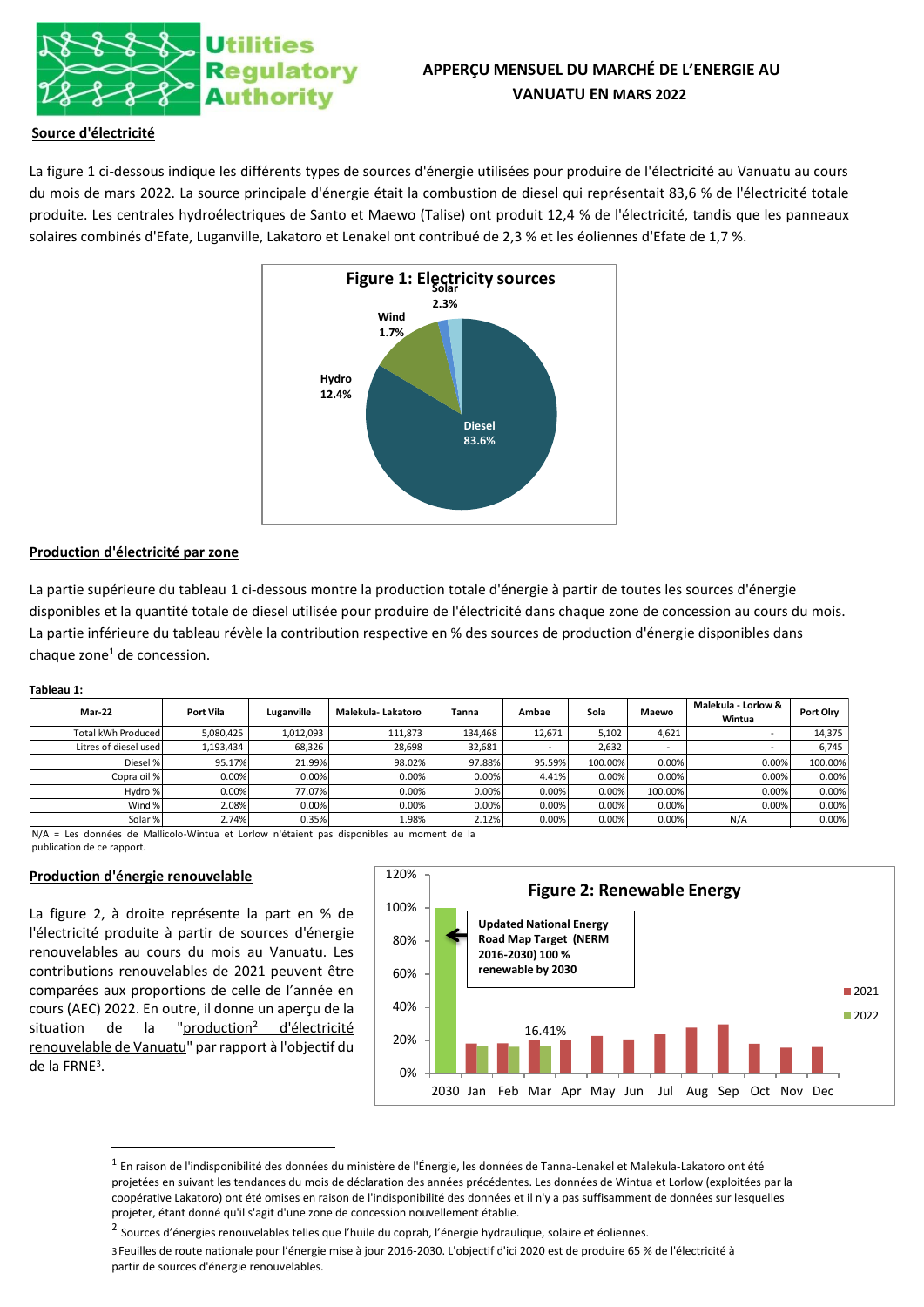## **Nombre de clients**

Le tableau ci-dessous indique le nombre de clients dans les différentes zones de concession au Vanuatu (Voir les notes pour plus d'informations sur les concessionnaires).

| Tableau 2:             |           |            |       |                 |                  |                 |              |             |               |
|------------------------|-----------|------------|-------|-----------------|------------------|-----------------|--------------|-------------|---------------|
|                        |           |            |       | Mar-22          |                  |                 |              |             |               |
| Customer numbers       | Port Vila | Luganville | Tanna | <b>Malekula</b> | <b>Port Olry</b> | 'Talise (Maewo) | <b>Ambae</b> | IVanua Lava | Wintua-Lorlow |
| Total active customers | 16.217    | ` 774      | .380  | 1.232           | 353              | 253             | 139          | 177<br>ᅩ᠘᠘  | 117           |

### **Indice du coût du carburant**

La figure 3, à droite, indique l'indice du prix du carburant. Il n'indique pas le prix par litre de diesel mais l'évolution ou le mouvement du prix du carburant en 2022. Le point d'indice est calibré pour commencer à 100 pt en janvier 2020 afin de tenir compte des zones de service d'électricité dont les données opérationnelles deviennent disponibles par la suite. Au moment où ce rapport a été publié, le service de l'Énergie n'a pas été en mesure de fournir les données nécessaires pour calculer l'indice du prix du carburant pour Tanna et Mallicolo depuis août 2021 (comme indiqué dans le graphique).



### **Prix de l'électricité**

Le prix d'UNELCO<sup>4</sup> pour le mois de mars 2022 est de 57,63 Vatu/kWh. Le prix applicable à VUI<sup>5</sup>, du SdE<sup>6</sup> et de la coopérative électrique<sup>7</sup> Wintua/Lorlow pour le même mois sont respectivement de 38,52, 49 et 58 Vatu/kWh.

Les paramètres réels d'exploitation d'UNELCO pour le mois du compte rendu sont généralement utilisés pour calculer le prix de l'électricité pour le mois suivant.

Le prix fixé par SdE est de 49,00 VT/kWh depuis novembre 2021 après qu'une subvention ait été fournie par le gouvernement du Vanuatu pour aider le SdE à couvrir les coûts opérationnels de Tanna et Mallicolo, étant donné que le processus d'appel d'offres des zones de concession était toujours en cours.



<sup>4</sup> La Société Union électrique du Vanuatu (UNELCO LIMITED) offre des services d'électricité à Port-Vila, Mallicolo et Tanna.

<sup>&</sup>lt;sup>5</sup> Vanuatu Utilities Infrastructure supplies electricity in Luganville and Port Olry (Santo), Sola (Banks) and Talise (Maewo).

<sup>&</sup>lt;sup>6</sup> Secteur de lÉnergie fournit de lélectricite dans les concessions de Tanna et Malicolo depuis Juillet 2020 et a commencé a facturer des tariffs en Octobre 2020.

<sup>&</sup>lt;sup>7</sup> Lakatoro cooperative is operating the newly established Solar grid at Wintua and Lorlow in Malekula. For more information visit the Department of Energy's website (www.doe.gov.vu)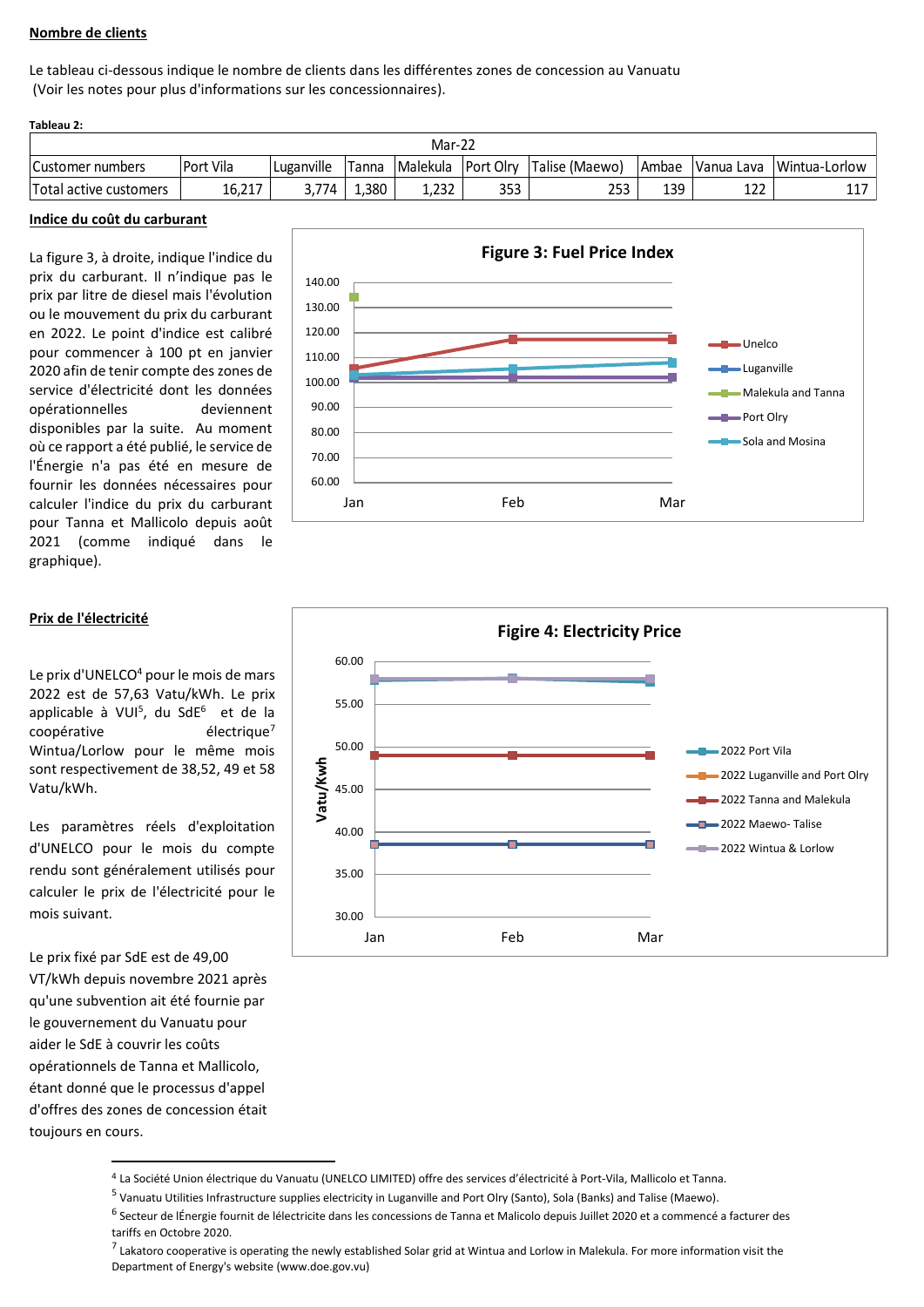## **Total de l'électricité produite et vendue<sup>8</sup> dans les zones de concession.**

L'énergie totale produite a augmenté de 2,49% par rapport au mois précédent et a diminué de 4,3% par rapport au même mois de l'année précédente.

L'énergie totale vendue au cours du mois a augmenté de 12,4 % par rapport au mois précédent et a diminué de 1,5 % par rapport même mois en 2021.

Les variations de l'énergie produite et vendue dépendent entièrement de la consommation au cours du mois du compte rendu.



*Les données utilisées pour créer cet aperçu mensuel de l'énergie ne comprennent pas la production d'électricité en dehors d'un accord de concession ou d'un protocole d'accord.* 



#### **A propos de l'office de réglementation des services publics (ORSP)**

Etablit en vertu de la Loi nº11 de 2007 relative à l'Office de réglementation des services publics (Modification), l'ORSP est le régulateur économique indépendant des services d'eau et d'électricité au Vanuatu.

Dans le cadre de ses fonctions, il surveille les sociétés publiques et privées qui fournissent de l'eau et de l'électricité, et promeut l'accès à ces services et les intérêts à long terme des consommateurs. Veuillez nous contacter par téléphone (678)23335 ou visiter le Bureau de l'Office de réglementation des services publics situé dans les locaux de la CNPV, à l'intersection de la Rue Pierre Lamy André Ballande à Port-Vila, Vanuatu.

[www.ura.gov.vu](http://www.ura.gov.vu/) 

L'ORSP appréciera toute suggestion et tout feedback des lecteurs du présent rapport. Tout lecteur souhaitant plus de clarification sur ce rapport ou une partie de celui-ci doit contacter l'ORSP.

<sup>8</sup> L'énergie vendue dans la zone concession de l'UNELCO au cours du mois de compte-rendu est estimée en fonction de la proportion réelle de l'énergie vendue par rapport à l'énergie totale produite au même mois de l'année précédente.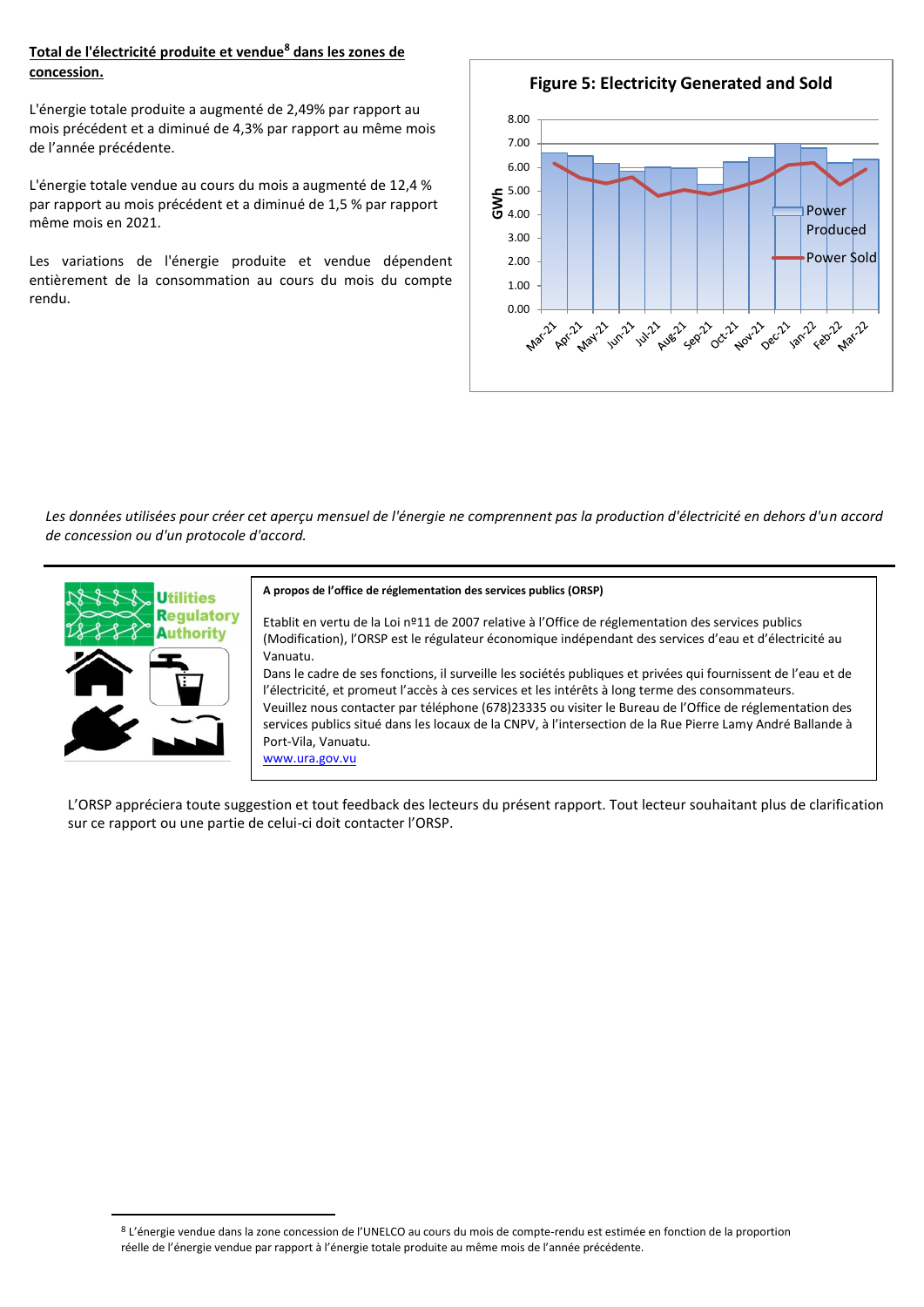

# **ENEJI MAKET SNAPSHOT BLONG EVRI MANIS BLONG VANUATU LONG MANIS MAJ 2022**

## **Olgeta sos blong Elektrisiti**

Graf 1 we i stap daon ia i soemaot olgeta difren kaen sos blong eneji we oli produsum elektrisiti long Vanuatu long manis Maj 2022. Mein sos blong eneji hemi disel we i givhan long 83.6 % blong totol elektrisiti we oli mekem. Haedro long Santo mo Maewo (Talise) i jeneretem 12.4 % blong elektrisiti, ol sola panel long Efate, Luganville, tugeta wetem Lakatoro mo Lenakel oli kontribut long 2.3 % mo win mil long Devil's Point i jeneretem 1.7 %.



### **Amaon blong Elektrisiti we olgeta eria oli yusum**

Long top pat blong tebol we i stap ia i soemaot totol prodaksen blong eneji we i kam long evri sos we i stap naoia mo totol kwantiti blong disel we oli yusum blong jeneretem elektrisiti long wanwan konsesen eria long manis Maj 2022. Pat blong tebol we i stap daon ia i soemaot olsem wanem wanwan konsesen eria oli generetem eneji mo olgeta wanwan shea blong eneji sos<sup>1</sup>.

| ۰,<br>۹ |
|---------|
|---------|

| <b>Mar-22</b>         | Port Vila | Luganville | Malekula-Lakatoro | Tanna   | Ambae  | Sola    | Maewo                    | Malekula - Lorlow &<br>Wintua | <b>Port Olrv</b> |
|-----------------------|-----------|------------|-------------------|---------|--------|---------|--------------------------|-------------------------------|------------------|
| Total kWh Produced    | 5,080,425 | 1,012,093  | 111,873           | 134,468 | 12,671 | 5,102   | 4,621                    | $\overline{\phantom{a}}$      | 14,375           |
| Litres of diesel used | 1,193,434 | 68,326     | 28,698            | 32,681  |        | 2,632   | $\overline{\phantom{a}}$ |                               | 6,745            |
| Diesel %              | 95.17%    | 21.99%     | 98.02%            | 97.88%  | 95.59% | 100.00% | 0.00%                    | 0.00%                         | 100.00%          |
| Copra oil %           | 0.00%     | 0.00%      | 0.00%             | 0.00%   | 4.41%  | 0.00%   | 0.00%                    | 0.00%                         | 0.00%            |
| Hydro %               | 0.00%     | 77.07%     | 0.00%             | 0.00%   | 0.00%  | 0.00%   | 100.00%                  | 0.00%                         | 0.00%            |
| Wind %                | 2.08%     | 0.00%      | 0.00%             | 0.00%   | 0.00%  | 0.00%   | 0.00%                    | 0.00%                         | 0.00%            |
| Solar %               | 2.74%     | 0.35%      | 1.98%             | 2.12%   | 0.00%  | 0.00%   | 0.00%                    | N/A                           | 0.00%            |

N/A = The Malekula- Wintua and Lorlow data were not available at the time this report was issued.

### **Riniuebol Eneji Jeneresen**

Graf 2 long raet ia hemi ripresentem shea blong elektrisiti we hemi kamaot long olgeta riniuwebol eneji sos<sup>2</sup> long wan manis. Olgeta riniuwebol kontribusen blong 2021 oli save komperem wetem year-to date (YTD) blong 2022. Mo hemia I givim wan lukluk long wea nao riniuwebol elektrisiti blong Vanuatu hemi stap long hem tede, hemia kopea wetem taket blong NERM<sup>3</sup>.



<sup>&</sup>lt;sup>1</sup> From we Dipatmen blong Eneji i no save givim data, data blong Tanna-Lenakel mo Malekula-Lakatoro oli projektem folem ol trend blong semak manis long ol yia we i pas. Data blong Wintua mo Lorlow (we Lakatoro Koperetiv i ranem) oli ekskludim from we i nogat data we i aveilebol mo i nogat enaf data blong projektem. Hemia from we hemi wan konsesen eria we oli jes setemap. <sup>2</sup> Riniuwebol sos hemi inkludim oel blong kopra, haedo, sola mo win.

<sup>3</sup> Apdeit Nasonal Eneji Rodmap 2016-2030. Taget bifo long 2020 hemi 65% blong jeneresen long riniuebol eneji sos.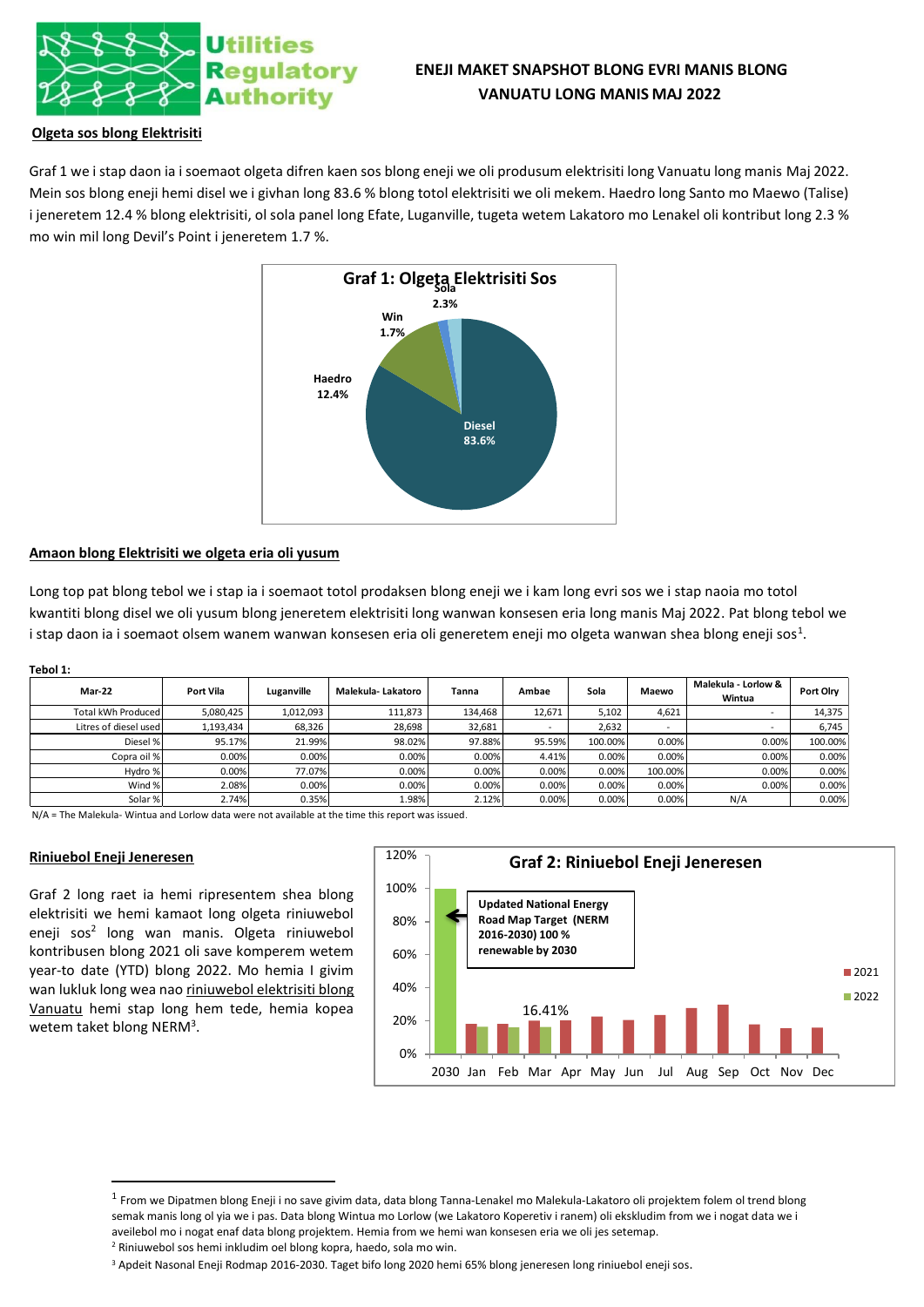## **Namba blong olgeta kastoma**

Tebol ia i givim namba blong olgeta kastoma long ol difren konsesen eria long Vanuatu (luk ol not blong moa infomesen long olgeta we oli holem konsesen).

**Tebol 2:**

| Mar-22                 |           |            |       |                  |                   |                |       |            |               |  |
|------------------------|-----------|------------|-------|------------------|-------------------|----------------|-------|------------|---------------|--|
| Customer numbers       | Port Vila | Luganville | Tanna | <b>IMalekula</b> | <b>IPort Olry</b> | Talise (Maewo) | Ambae | Vanua Lava | Wintua-Lorlow |  |
| Total active customers | 16,217    | 3.774      | 1,380 | 1,232            | 353               | 253            | 139   | າາາ<br>┸ፘፘ | 447<br>ᆂᆂ     |  |

## **Fuel praes indeks**

Graf 3 long raet i soemaot praes fuel indeks. Hemi no soemaot praes blong wan lita blong diesel, be hemi soemaot evolusen mo muvmen blong praes blong fuel long 2022. Oli apdeitem indeks poen blong stat long 100 poen long Januari 2020 blong provaedem ol elektrisiti sevis eria we ol operesonal data blong olgeta i kam aveilebol afta. Long taem we oli givimaot ripot ia, Dipatmen blong Eneji i no save givim data we oli nidim blong kalkuletem fuel praes indeks blong Tanna mo Malekula sins Okis 2021 (olsem we oli soem long graf ia).

## **Praes blong elektrisiti**

Tarif blong UNELCO<sup>4</sup> blong manis Maj 2022 hemi 57.63 Vatu/kWh. Tarif blong VUI<sup>5</sup> hemi 38.52 Vatu/kWh, blong DoE<sup>6</sup> hemi 49 Vatu/kWh mo tarif blong Wintua/Lorlow elektrikol Koperetiv<sup>7</sup> 58 Vatu/kWh.

UNELCO i stap yusum opereisonal paramita blong wan manis blong wokemaot elektrisiti tarif blong nekis manis.

Tarif blong DoE oli fiksim long 49.00 VT/kWh stat long Novemba 2021 afta we Vanuatu Gavman I givim wan sabsidi blong givhan long DoE wetem ol opereisonal kost blong Tanna mo Malekula, from we proces blong tenda blong ol konsesen eria i bin stap gohed yet.





<sup>4</sup> Union Electique du Vanuatu Limited <<UNELCO LIMITED>>, saplae blong elektrisiti long Port Vila

<sup>7</sup> Lakatoro koperetiv i putum niufala Sola grid we oli setemap long Wintua mo Lorlow long operesen, hemia long Malekula.

<sup>5</sup> Vanuatu Yutiliti Infrastrakja, i saplae blong elektrisiti long Luganville mo Port Olry (Santo), Sola (Bankis) mo Talise (Maewo).

<sup>6</sup> Dipatmen blong Eneji (DoE) i saplae elektrisiti long Tanna mo Malekula konsesen stat long Julae 2020 mo hemi stat blong jajem tarif long Oktoba blong 2020.